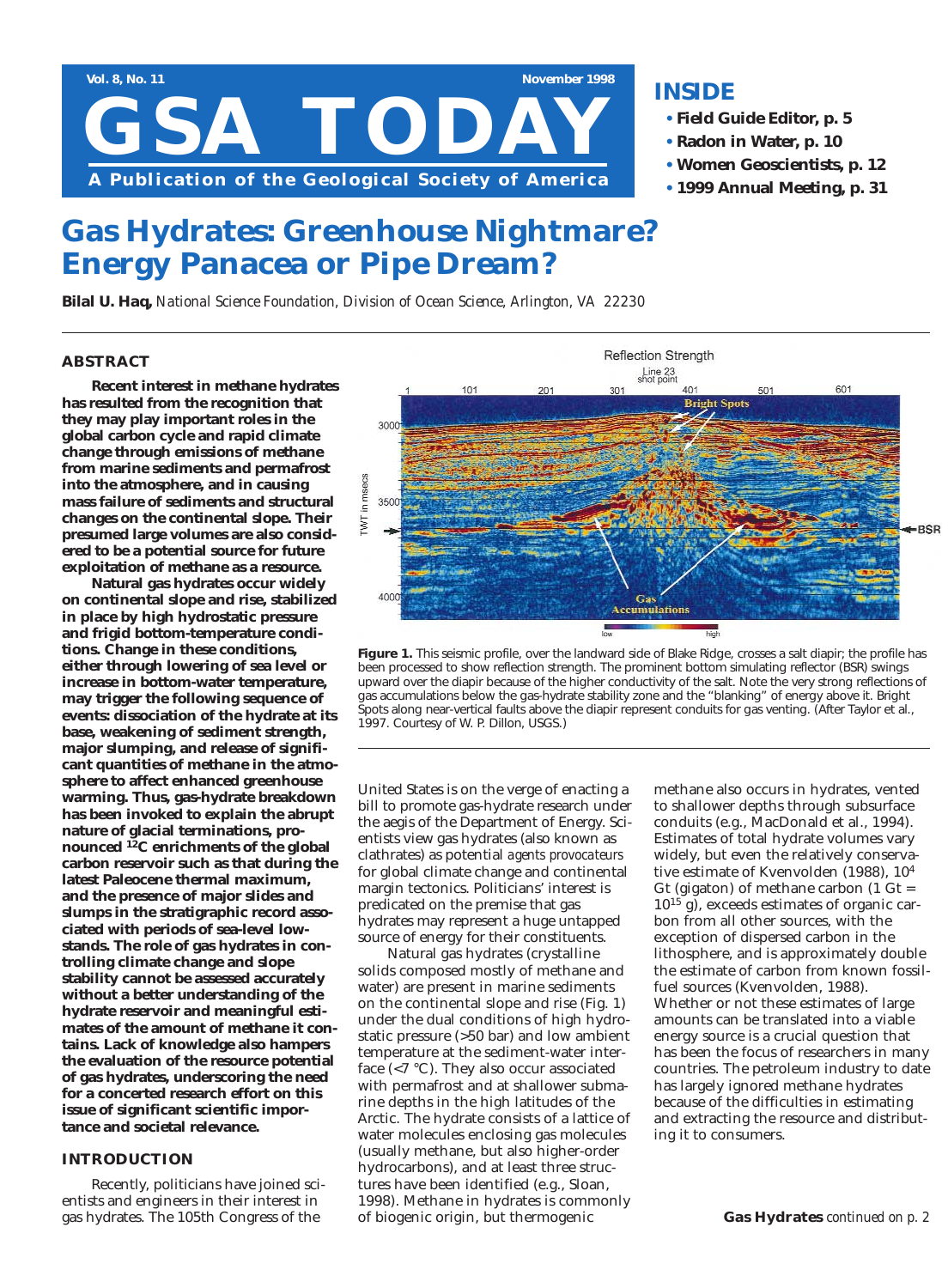# **IN THIS ISSUE**<br>Vol. 8, No. 11<br>**ISSUE Gas Hydrates: Greenhouse Ni** *Vol. 8, No. 11*

**GSA TODAY** (ISSN 1052-5173) is published monthly by The Geological Society of America, Inc., with offices at 3300 Penrose Place, Boulder, Colorado. Mailing address: P.O. Box 9140, Boulder, CO 80301-9140, U.S.A. Periodicals postage paid at Boulder, Colorado, and at additional mailing offices. **Postmaster:** Send address changes to *GSA Today,* Membership Services, P.O. Box 9140, Boulder, C.O. 80301-9140.

Copyright © 1998, The Geological Society of America, Inc. (GSA). All rights reserved. Copyright not claimed on content prepared wholly by U.S. Government employees within the scope of their employment. Permission is granted to individuals to photocopy freely all items other than the science articles to further science and education. Individual scientists are hereby granted permission, without royalties or further requests, to make unlimited photocopies of the science articles for use in classrooms to further education and science, and to make up to five copies for distribution to associates in the furtherance of science; permission is granted to make more than five photocopies for other noncommercial, nonprofit purposes furthering science and education upon payment of a fee (\$0.25 per page-copy) directly to the Copyright Clearance Center, 222 Rosewood Drive, Danvers, MA 01923 USA, phone (978) 750-8400, http://www. copyright.com; when paying, reference *GSA Today,* ISSN 1052-5173. Written permission is required from GSA for all other forms of capture, reproduction, and/or distribution of any item in this publication by any means, including posting on authors' or organizational Web sites, except that permission is granted to authors to post the abstracts only of their science articles on their own or their organization's Web site providing the posting includes this reference: "The full paper was published in the Geological Society of America's newsmagazine, *GSA Today,* [include year, month, and page number if known, where article appears or will appear]." GSA provides this and other forums for the presentation of diverse opinions and positions by scientists worldwide, regardless of their race, citizenship, gender, religion, or political viewpoint. Opinions presented in this publication do not reflect official positions of the Society.

**SUBSCRIPTIONS** for 1998 calendar year: **Society Members:** *GSA Today* is provided as part of membership dues. Contact Membership Services at (800) 472-1988, (303) 447-2020 or member@geosociety.org for membership information. **Nonmembers & Institutions:** Free with paid subscription to both *GSA Bulletin* and *Geology,* otherwise \$50 for U.S., Canada, and Mexico; \$60 elsewhere. Contact Subscription Services. **Single copies** may be requested from Publication Sales. Also available on an annual CD-ROM, (together with *GSA Bulletin, Geology,* GSA Data Repository, and an Electronic Retrospective Index to journal articles from 1972); \$89 to GSA Members, others call GSA Subscription Services for prices and details. Claims: For nonreceipt or for damaged copies, members contact Membership Services; all others contact Subscription Services. Claims are honored for one year; please allow sufficient delivery time for overseas copies, up to six months.

**STAFF:** Prepared from contributions from the GSA staff and membership.

**Executive Director:** *Donald M. Davidson, Jr.* **Science Editors:** *Suzanne M. Kay, Department of Geological Sciences, Cornell University, Ithaca, NY 14853; Molly F. Miller, Department of Geology, Box 117-B, Vanderbilt University, Nashville, TN 37235.* **Forum Editor:** *Bruce F. Molnia, U.S. Geological Survey,*

*MS 917, National Center, Reston, VA 22092* **Director of Publications:** *Peggy S. Lehr* **Managing Editor:** *Faith Rogers* **Assistant Editor:** *Vanessa Carney* **Production Manager:** *Jon Olsen* **Production Editor and Coordinator:** *Joan E. Manly* **Graphics Production:** *Joan E. Manly, Leatha L. Flowers*

**ADVERTISING:** Classifieds and display: contact Ann Crawford, (303) 447-2020; fax 303-447-1133; acrawfor@ geosociety.org.

Issues of this publication are available as electronic Acrobat files for free download from GSA's Web Site, http://www. geosociety.org. They can be viewed and printed on various personal computer operating systems: MSDOS, MSWindows, Macintosh, and Unix, using the appropriate Acrobat reader. Readers are available, free, from Adobe Corporation: http://www.adobe.com/acrobat/readstep.html.

This publication is included on GSA's annual CD-ROM, *GSA Journals on Compact Disc.*  Call GSA Publication Sales for details. Printed in U.S.A. using pure soy inks.



**10% Postconsumer**

| Gas Hydrates: Greenhouse Nightmare?<br>Energy Panacea or Pipe Dream? | 1  |
|----------------------------------------------------------------------|----|
| Field Guide Editor Named                                             | 5  |
| In Memoriam                                                          | 6  |
| Grants Support Research                                              | 7  |
| SAGE Remarks                                                         | 8  |
| Washington Report                                                    | 10 |
| Award Nominations                                                    | 11 |
| 1998 Meeting Sponsors                                                | 11 |
| Women in Academe                                                     | 12 |
| Book Reviews                                                         | 14 |
| GSA Research Awards                                                  | 14 |
| Division News                                                        | 15 |
| GSAF Update                                                          | 16 |
| Frye Award                                                           | 17 |
| New Director of Publications                                         | 17 |
| Penrose Conference Report                                            | 18 |
|                                                                      |    |

| Commentary                                                                                                                 | 22                         |
|----------------------------------------------------------------------------------------------------------------------------|----------------------------|
| June Forstrom Retires                                                                                                      | 23                         |
| Dwornik Award                                                                                                              | 23                         |
| GSA Section Meetings                                                                                                       | 25                         |
| Call for Geology Co-Editor                                                                                                 | 25                         |
| Student Travel Grants                                                                                                      | 26                         |
| Congressional Science Fellowship                                                                                           | 29                         |
| GSA Today Student Correspondent                                                                                            | 29                         |
| About People                                                                                                               | 29                         |
| Environmental & Engineering<br>Geoscience Contents  29                                                                     |                            |
| Bulletin and Geology Contents                                                                                              | 30                         |
| 1999 Annual Meeting<br>Field Trips<br>Technical Program<br>Call for Technical Program Chairs<br>Classifieds<br>GeoVentures | 31<br>32<br>33<br>35<br>36 |

**Gas Hydrates** *continued from p. 1*

#### **DISTRIBUTION AND ESTIMATES OF GAS HYDRATES**

The requirements for the stability of gas hydrate (low bottom water and thus low sediment temperature, as well as high pressure [Fig. 2]; see also, Ruppel, 1997) are theoretically met over a high percentage of the seafloor of the continental slope and rise where water depth exceeds 530 m in the low latitudes and 250 m in high latitudes. Rapidly deposited sediments with high biogenic content are well suited for the genesis of large quantities of methane by bacterial alteration of the buried organic matter. Relatively high gas content in pore waters (i.e., amount of methane dissolved in pore waters is in excess of local solubility of methane) is considered to be a prerequisite for the formation of hydrate (Kvenvolden and Barnard, 1983; Zatsepina and Buffett, 1997).

Gas hydrates in marine sediments have been detected since the 1970s (e.g., Markl et al., 1970; Shipley et al., 1979) by the presence of the so-called bottom simulating reflectors (BSRs). BSRs usually delineate the top of the free-gas zone that may occur at or below the base of the gas-hydrate stability zone (GHSZ) (Fig. 1). A significant quantity of free gas must be present below the hydrate to provide the velocity contrast for a BSR, as revealed by Ocean Drilling Program (ODP) drilling on the Blake Plateau, off the southeast coast of the United States. There, hydrate also exists with no discernible BSRs at its base when a significant amount of free gas is lacking below the base of the GHSZ (Paull et al., 1996b).

BSRs have been observed on many continental margins of the world (e.g., Kvenvolden, 1993), but hydrates have been sampled only rarely. In spite of the new data from recent ODP drilling in hydrate fields (e.g., Legs 141, 146, 164),

**Figure 2.** A gas-hydrate phase diagram illustrating the temperature- and pressuredependent boundaries between the hydrate (shaded) and free methane gas and between ice and water. (After Kvenvolden, 1988.)

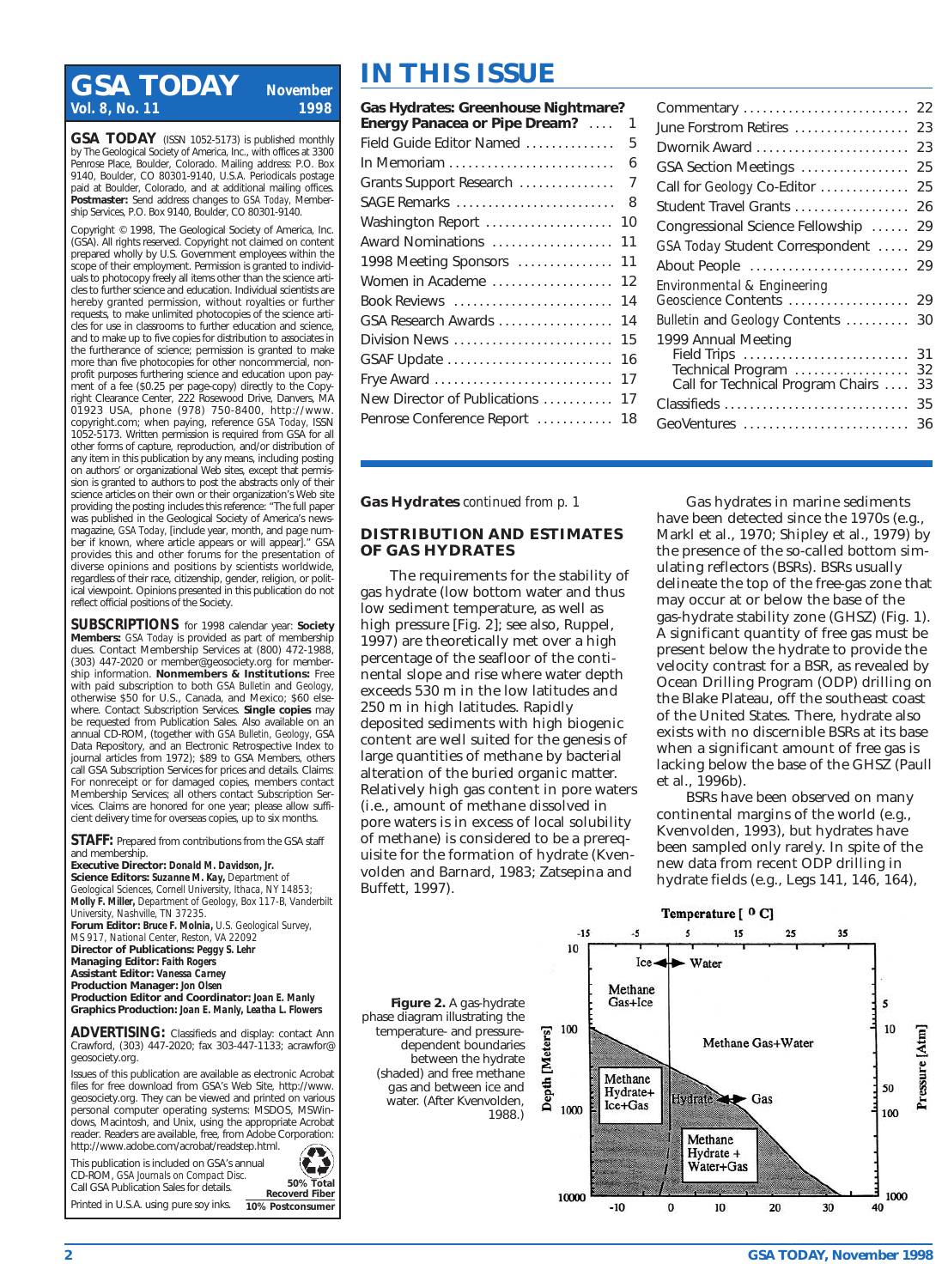the general lack of ground-truthing means that the volumes of methane trapped in hydrates, or in associated free gas, remain largely speculative. Blake Ridge remains the only hydrate field where multiple estimates of the volume of hydrate are available from seismic reflection profiling, vertical seismic profiling, and direct measurements on cores obtained from the GHSZ and below (Paull et al., 1996b; Holbrook et al., 1996; Dickens et al., 1997). The in situ measurements indicate that as much as 35 Gt of methane carbon may be tied up in the Blake Ridge clathrates, equal to about 7% of the carbon in total terrestrial biota (Dickens et al., 1997).

Gas hydrates can also be detected through well-log response; high electrical resistivity, high acoustic (P-wave) velocity, and significant release of gas during drilling are known to characterize the presence of gas hydrate (Collett et al., 1988; Bangs et al., 1993). Reduction in pore-water chlorinity during drilling can also indicate dissociation of gas hydrate and therefore its recent presence (Hesse and Harrison, 1981). Chloride anomalies occur when the hydrate molecule crystallizes and expels salts, causing surrounding pore water to become more saline initially. Subsequently, advection and diffusion homogenize the salinity gradient, and later dissociation of gas hydrate will lead to apparent freshening of pore water. Such chloride anomalies within the GHSZ depths have been observed in the sites drilled by ODP on the Blake Ridge and elsewhere (Dickens et al., 1997). Other indications of the presence of gas hydrates at depth may include gasescape features such as mud volcanoes and other diapirs. On some areas of the continental slope of the Gulf of Mexico with high gas flux, hydrates crop out on the seafloor. There, they are commonly associated with a diverse and specialized biota, with gas-hydrate–associated chemosynthetic bacteria at the base of the food chain (MacDonald et al., 1994) (see Fig. 3).

Global estimates of the total methane trapped in and beneath gashydrate reservoirs vary widely. Guesstimates of amounts trapped in marine sediments range from 1700 to 4,100,000 Gt of methane carbon (Kvenvolden, 1993), variations reflecting effects of many simplifying assumptions. For example, one estimate includes only areas characterized by >1% organic matter, a 0.5 km gas hydrate zone, and a porosity of 50%, hydrate occupying 10% of pore space (Kvenvolden and Claypool, 1988). In contrast, another estimate is based on porosity of 2% to 4%, with clathrate in only 1% of the pore space (MacDonald, 1990). Application of disparate assumptions over large but potentially heterogeneous areas is problematic, and lack of

information on the amount of free gas trapped underneath the gas hydrates only compounds the uncertainty in estimating the total gas reservoir.

#### **SCENARIOS OF RAPID CLIMATE CHANGE**

The pressure and temperature conditions necessary for the stability of the gas hydrate (see Fig. 2) imply that any major change in these controlling factors will tend to alter the zone of gas-hydrate stability. For example, a significant drop in sea level will reduce hydrostatic pressure on the slope and rise. This will cause the GHSZ to thin by dissociation of the hydrate at its base. Dillon and Paull (1983) suggested that the sea-level drop of about 120 m during the last glacial maximum reduced hydrostatic pressure sufficiently to raise the base of the GHSZ by about 20 m. The basal destabilization would have created a zone of weakness where sedimentary failure could take place. This may have led to major slumping, documented by the presence of common Pleistocene slumps worldwide—e.g., the North Sea, the Bering Sea, offshore West Africa, U.S. Atlantic margin, Gulf of Mexico, and elsewhere (Bugge et al., 1987; Collett et al., 1990; Kayen and Lee, 1991; Kvenvolden, 1993; Booth et al., 1994; Paull et al., 1996a).

Submarine slumping related to gashydrate dissociation may cause rapid terminations of glacial events (Paull et al., 1991). At some stage during the glaciation, slumping may liberate significant amounts of methane, causing greenhouse warming. As the frequency of slumping and methane release increases, a threshold eventually may be reached above which added methane could cause glacial melting. Paull et al. (1991) attributed the abrupt terminations of Pleistocene glacial events to such a process.

During glaciation, more methane would be released at lower latitudes than at higher latitudes, where glacially induced freezing would inhibit hydrate dissociation. However, once deglaciation begins, a small increase in atmospheric temperature at higher latitudes could cause significant methane release (and warming). For example, a small triggering event leading to liberation of one or more Arctic gas pools could initiate massive release of methane from the permafrost, ushering in accelerated warming. This mechanism has been invoked to explain the abruptness of the end of the Younger Dryas (~10,000 yr ago), and it has been suggested that gas hydrates may play a dominant role in recharging the biosphere with carbon dioxide (the main oxidation product of methane) near a glacial termination (Nisbet, 1990).

It is conceivable that a combined effect of sea-level-lowstand–induced

slumping and methane release in low latitudes triggers a negative feedback to glaciation as suggested by Paull et al. (1991), and the ensuing degassing of carbon dioxide from the ocean and eventual warming in the higher latitudes leads to further release of methane from near-surface sources, as envisioned by Nisbet (1990). In this feedback-loop scenario, the former would help force a reversal of the glacial episode, and the latter could reinforce the trend, resulting in apparent rapid warming observed at the end of the glacial cycles (Haq, 1993).

Kennett et al. (1996) found evidence in Santa Barbara Basin for rapid warming episodes in the late Quaternary that are synchronous with warming associated with Dansgaard-Oeschger (D-O) events in the Greenland ice record. The ice cores indicate that the D-O events were commonly characterized by rapid warming, transitions from glacial to interglacial modes lasting only a few decades. In the Santa Barbara Basin cores, relatively large excursions of  $\delta^{13}$ C (up to 5‰) in benthic foraminifera are associated with the D-O events. During several brief intervals the planktonics also show large negative shifts in  $\delta^{13}C$  (up to 2.5‰), implying that the entire water column may have experienced rapid 12C enrichment. One plausible mechanism for these changes may be the liberation of methane from clathrates during the interstadials. Thus, abrupt warmings at the onset of D-O events may have been forced by dissociation of gas hydrates, modulated by temperature changes in overlying intermediate waters.

At least one modeling study has played down the role of methane release from hydrate sources as a major climate modulator. Harvey and Huang (1995) modeled heat transfer and methane destabilization processes in oceanic sediments in a coupled atmosphere-ocean model and found hydrate dissociation effects to be less important than the effects of increased carbon dioxide emissions resulting from anthropogenic activity. In a worst-case scenario, global warming increased by 10%–25% more with gas-hydrate destabilization than without. These models, however, did not take into account the associated free gas beneath the hydrate zone that may play an additional and significant role as well.

Several unresolved problems remain with the rapid-climate-change models. The feedback scenario assumes a time lag between events as they shift from lower to higher latitudes, but the duration of the lag remains unknown. A short duration (tens to hundreds of years) is implied by the ice-core records, but finescale time resolution (50 years or better) needed to clarify the leads and lags is not available. Another large uncertainty is

**Gas Hydrates** *continued on p. 4*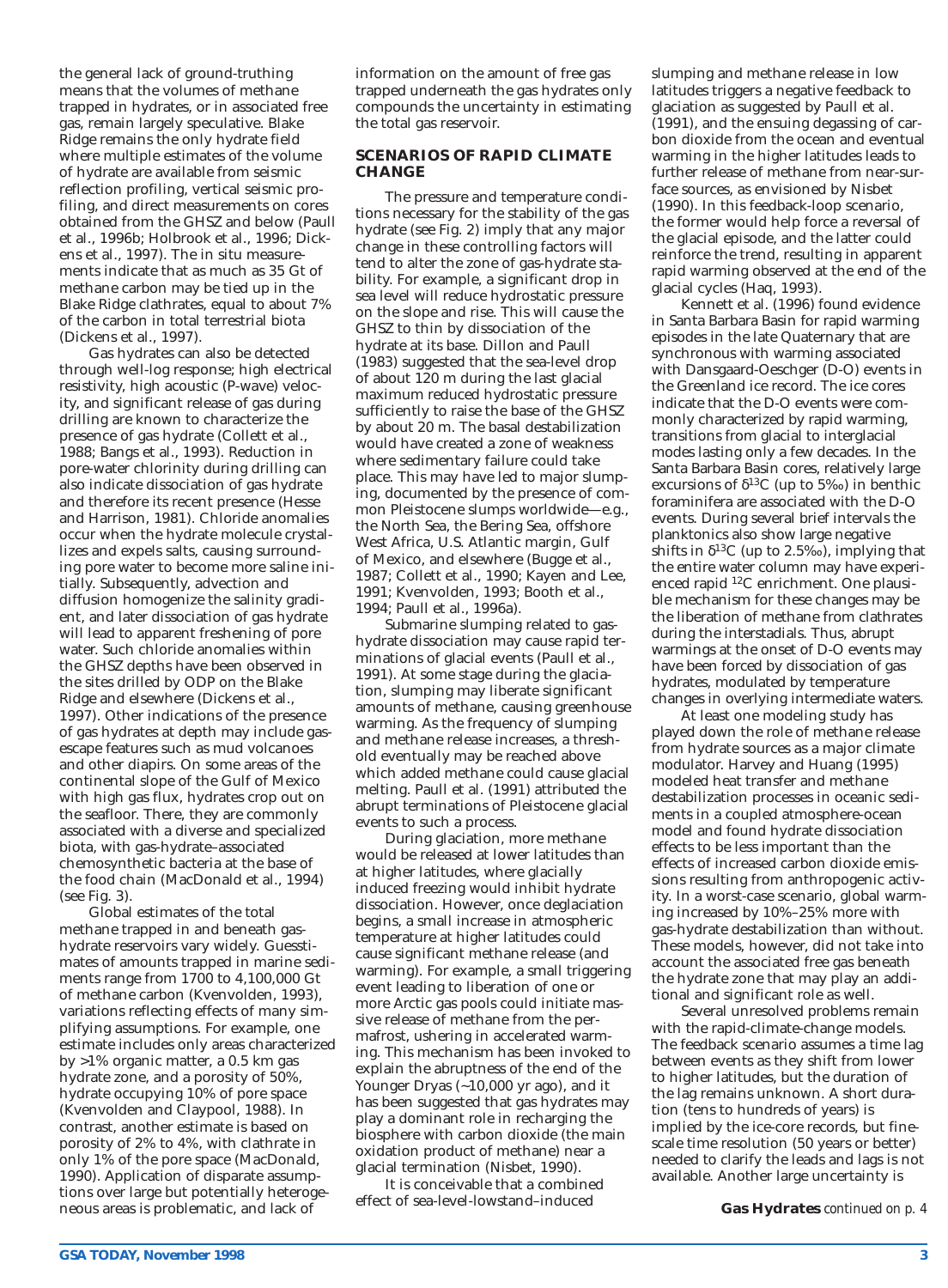#### **Gas Hydrates** *continued from p. 3*

the fate of methane released from hydrate sources in the water column. How much of this is dissolved in the water and what proportion is emitted to the atmosphere?

Changes in  $\delta^{13}$ C composition of the carbon reservoir may provide a signature preserved in the longer-term geological record of significant methane release into the ocean. The  $\delta^{13}$ C of methane in gas hydrates averages about −60‰ (PDB) (Kvenvolden, 1993), perhaps the lightest (most enriched in  ${}^{12}$ C) carbon anywhere in the Earth system. Dickens et al. (1995) argued that massive methane release from gas-hydrate sources is the most likely mechanism for the pronounced input of carbon enriched in 12C during a period of rapid bottom-water warming.

In the latest Paleocene, bottom-water temperature increased rapidly (in <10,000 yr) by as much as 4 °C, with a coincident excursion of up to  $-3\%$  in  $\delta^{13}$ C of all carbon reservoirs worldwide (Kennett and Stott, 1991). Dickens et al. (1995) maintained that this rapid excursion cannot be explained by the usual suspects of increased volcanic emissions of carbon dioxide, changes in oceanic circulation, and/or increased terrestrial and marine productivity. However, the recorded rapid warming of bottom waters at this time from 11 to 15 °C could have altered the sediment thermal gradients leading to methane release from gas hydrates. Increased flux of methane into the ocean-atmosphere system and its subsequent oxidation to  $CO<sub>2</sub>$  is sufficient to explain the −2.5‰ excursion in δ<sup>13</sup>C in the inorganic carbon reservoir. Adding large quantities of carbon dioxide to the ocean should also increase its acidity, leading to elevation of the lysocline and greater carbonate dissolution. Although there is some indication of increased carbonate dissolution in the late Paleocene, its extent and magnitude are unclear. Dickens et al. (1995) suggested that explosive volcanism, rapid release of carbon dioxide, and changes in the sources of bottom water during this time are plausible triggering mechanisms for the peak warming that may have led to gashydrate dissociation.

#### **SLOPE STABILITY ISSUES**

Decomposition of gas hydrates and weakening of the mechanical strength of sediments that encourages failure along low-angle faults may produce more coherent slides and slumps rather than chaotic debris flows (Haq, 1998). Examples include: (1) slump features expressed as low-angle faults that sole out at or above BSR levels in the Carolina Trough area (Paull et al., 1989), and (2) a series of slumps with a composite slump scar of 290 km and a runoff of 800 km off



**Figure 3.** Outcrops of gas hydrates on the floor of the Gulf of Mexico at about 535 m water depth. Top: "Yellow ice" represents a hydrate formed from methane vented to the seafloor via subsurface conduits. The hydrate lens is about 150 cm across and 50 to 75 cm thick. Middle: "White" hydrate with the newly discovered polychaete worms on its surface. The worms, which are 2–3 cm long, forage on the chemosynthetic bacteria associated with the gas hydrate. Bottom: Commonly, a diverse biotic assemblage is associated with outcropping hydrate; this photo shows tubeworms, mussels, orbinid polychaetes, gastropods, Alvinocaris shrimp, and Munidopsis crabs. (Photos by I. MacDonald and S. Mackovoy. Courtesy of I. R. MacDonald, Texas A&M University.)

the Norwegian continental margin (Storregga) which have been ascribed to earthquakes and gas-hydrate dissociation (Bugge et al., 1987; Jansen et al., 1987).

Is there geological evidence of increased slump frequency associated with major sea-level drops in the sedimentary record that can be ascribed to gas hydrate breakdown? In a seismic stratigraphic study, Mountain and Tucholke (1985) and Mountain (1987) documented four periods of Paleogene slumping and infilling along the New Jersey slope (at the Cretaceous-Tertiary boundary, the Paleocene-Eocene boundary, the top of the lower Eocene, and in

the middle Eocene) and a widespread unconformity near the Eocene-Oligocene boundary. Near the top of the lower Eocene, a megaslump that is compositionally similar to enclosing sediments seems to have traveled several kilometers downslope to its present position. Mountain and Tucholke (1985) and Mountain (1987) suggested slope failure related to episodic collapse of the underlying Mesozoic carbonate margin as the probable cause. However, all events except the K/T boundary event documented on this margin occur close to major sea-level lowstands (see Haq et al., 1988). Some slump blocks maintain their original bedding. These features can be readily explained in terms of gas-hydrate destabilization, following sea-level falls and reduced hydrostatic pressure. This could also explain the apparent coeval shelf and slope erosion associated with some of these events, since during lowstands the subareally exposed shelf would be prone to extensive erosion while the slope will suffer from accelerated slumping caused by gas-hydrate dissociation.

These ideas, nevertheless, are largely conjectural and require testing. A reexamination of seismic and stratigraphic data for evidence of low-angle normal faults, major slumping and sliding within gas hydrate field depths along continental margins, and associated large negative  $\delta^{13}$ C excursions could point to causal linkages between gas hydrates and sedimentary tectonic processes (Haq, 1998).

#### **EXPLOITATION OF GAS HYDRATE AS A RESOURCE**

Methane is a clean-burning fuel, and clathrate concentrates >160 times more methane in the same space as free gas at atmospheric pressure. Thus, natural gas hydrates are considered by many to represent a viable, though as yet unproven, resource of methane.

Direct measurements of methane in hydrated sediments and the free gas below have been made only during ODP Leg 164 (Paull et al., 1996b; Dickens et al., 1997). These results indicate that large quantities of methane are stored in gas hydrates on the Blake Ridge, and even more as free gas below the hydrate. In the GHSZ (between 200 and 450 m below seafloor) the volume of the gas hydrate, on the basis of direct measurements, was estimated to be up to 9% of the pore space (Dickens et al., 1997), and between 5% and 7% on the basis of vertical seismic profile velocity data (Holbrook et al., 1996). Though the clathrate is mostly finely disseminated in the sediment, there are also intermittent hydrate bodies up to 30 cm thick. Below the GHSZ, pore spaces are saturated with free gas. Thus, the total

**Gas Hydrates** *continued on p. 5*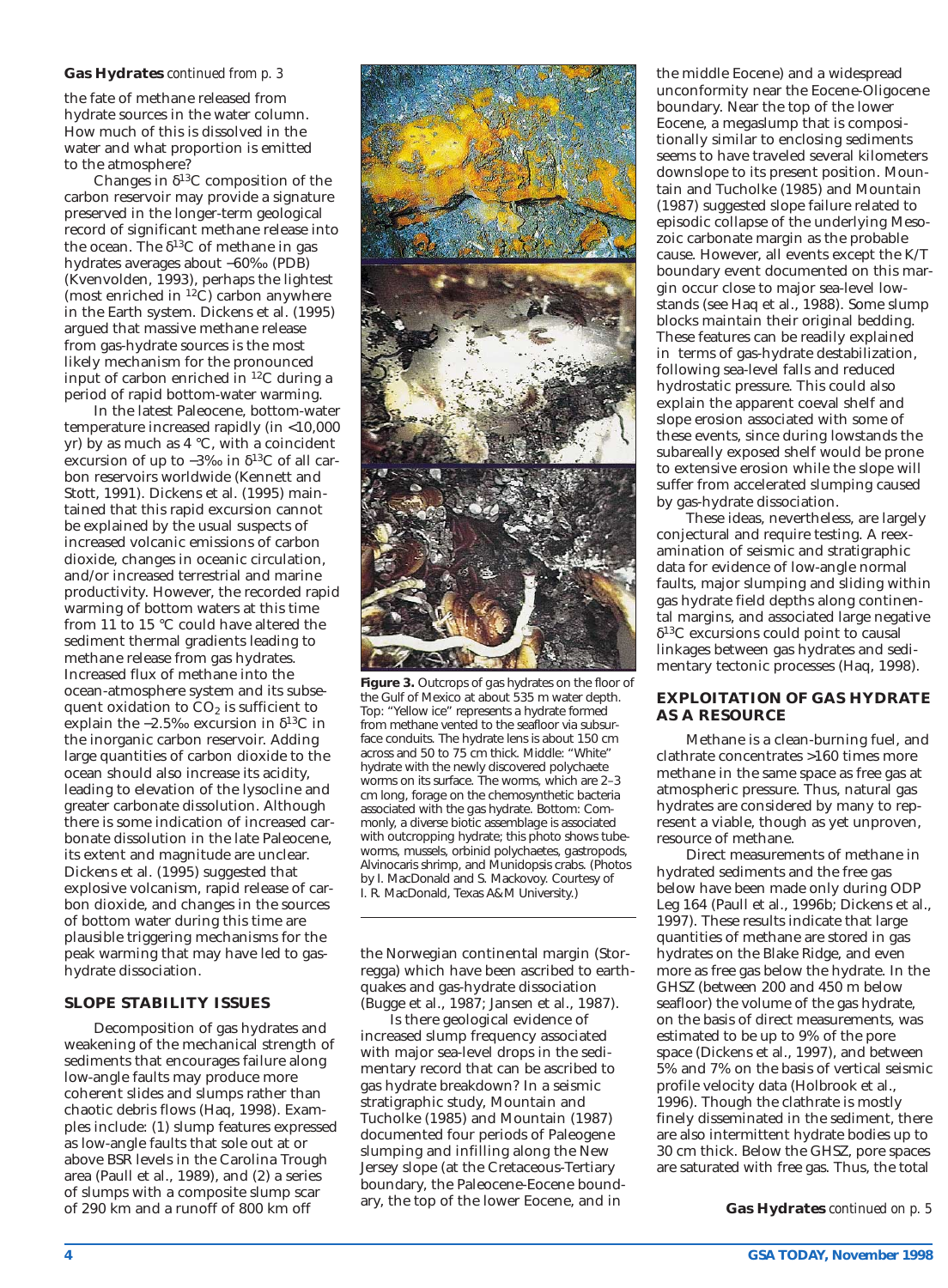# **GSA Field Guide Editor Named**

David R. Lageson has been appointed editor of the new GSA Field Guide series by the GSA Council. Lageson, a professor of geology at Montana State University (Bozeman), will initiate the series with the 1999 GSA Annual Meeting in Denver. His appointment is effective through 2001.

Previously, Tommy Thompson of Colorado State University edited some field guides for GSA meetings, and these were published through the Society of Economic Geologists (SEG) guidebook series. Lageson plans to incorporate Thompson's high standards and consistent format into the new GSA series.

### **Plan for the New Series**

The GSA Field Guide series will reflect the Society's mission in several ways. The series will foster understanding of the earth by documenting important field localities and relationships in a format that is accessible to a broad spectrum of people, extending beyond the community of professional earth scientists.

As the first editor of the GSA Field Guide series, Lageson says he hopes that the publications will be much more than a collection of road logs and field reports, "which admittedly have had their place in the spectrum of professional literature, but are often too limited in substance and readership appeal." Lageson's plan includes the following goals:

- To develop a series that disseminates field guide data in an exciting, readable format that appeals to professional earth scientists, educators, and nongeologists;
- To avoid the conventional road log format;
- To develop a parallel series of field guides for K–16 educators with "active" learning modules for students and teachers;
- To set a standard for consistently high-quality, refereed field guide products;
- To publish only the highest quality maps, diagrams, photographs, computer-generated illustrations, and other graphics;
- To explore new, innovative ways to translate geologic field guides into educational, interactive products that have wide appeal to the scientifically literate public;
- To encourage field trips and guides for national meetings that capture the excitement and appeal of field-based geologic inquiry.

"This is a wonderful opportunity for the Society to launch a new publication series, at a turning point when many changes are taking place in how science is being conducted in the public eye and how information is made accessible," Lageson said. "As professional earth scientists we hold a responsibility to promote public outreach and education, to address those geological issues that affect the greater good of society, and to disseminate information about the earth in formats that do the greatest good to the greatest number. Field geology is the historical essence of our discipline, and it will surely remain a vital component of future research and dis-



New GSA Field Guide series Editor Dave Lageson leads a field trip in the Bridger Range, southwest Montana.

coveries that shape the way we view the earth. The new field guide series will comprise important publications that will, I hope, not only serve our profession well, but also serve the needs of field-based public education and outreach."

### **In the Field**

Lageson, a GSA Fellow, has been a professor of geology at Montana State University for 18 years; he was department head for 5 years. He earned a Ph.D. in structural geology at the University of Wyoming in 1980. His areas of interest are structural geology and tectonic evolution of the northern Rocky Mountain region with emphasis on neotectonics and active tectonics surrounding the contemporary Yellowstone hotspot. He has led structural field trips for regional and national meetings of various geological societies, oil and gas companies, and minerals exploration companies, as well as numerous academic field trips at Montana State University. ■

### **Gas Hydrates** *continued from p. 4*

volume of methane on the Blake Ridge may be significantly larger than that inferred from seismic data and may be as large as 12% (Dickens et al., 1997).

From the point of view of recoverability, the free gas below the GHSZ, if it is present in sufficient quantities, could be recovered first. Eventually, the gas hydrate may itself be dissociated artificially and recovered through injection of hot water or through depressurization.

Although the hydrocarbon industry has had a long-standing interest in clathrates (largely because of their nuisance value in clogging up gas pipelines in colder high latitudes and in seafloor instability for rig structures), their reluctance to give whole-hearted support to gas-hydrate research as an energy

resource stems from several factors. Many in the industry believe that the widely cited large estimates of methane in gas hydrates on the continental margins may be grossly overstated (e.g., Hovland and Lysne, 1998). Moreover, if the hydrate is mostly thinly dispersed in the sediment rather than concentrated, it may not be easily recoverable, and thus not costeffective to exploit. One suggested scenario for exploitation of such dispersed resources is excavation (open-pit style) rather than through drilling, which is environmentally a least acceptable option. Finally, if recovering methane from hydrate ever becomes feasible, it may have important implications for slope stability. Because most hydrates are on the continental slope, extracting the hydrate or recovering the free gas below the GHSZ could cause slope instabilities

of major proportions, which may not be acceptable to coastal communities. Producing gas from gas hydrates locked up in the permafrost may also be difficult, as the unsuccessful Russian efforts to do so in the 1960s and 1970s imply. The present low price of oil is another impediment to a wider industry interest in developing an alternative resource such as gas hydrate.

### **THE FUTURE**

It is obvious that much of the uncertainty concerning the value of gas hydrates as a resource is a result of lack of information on the nature of the gashydrate reservoir. Understanding the characteristics of the reservoir and find-

**Gas Hydrates** *continued on p. 6*